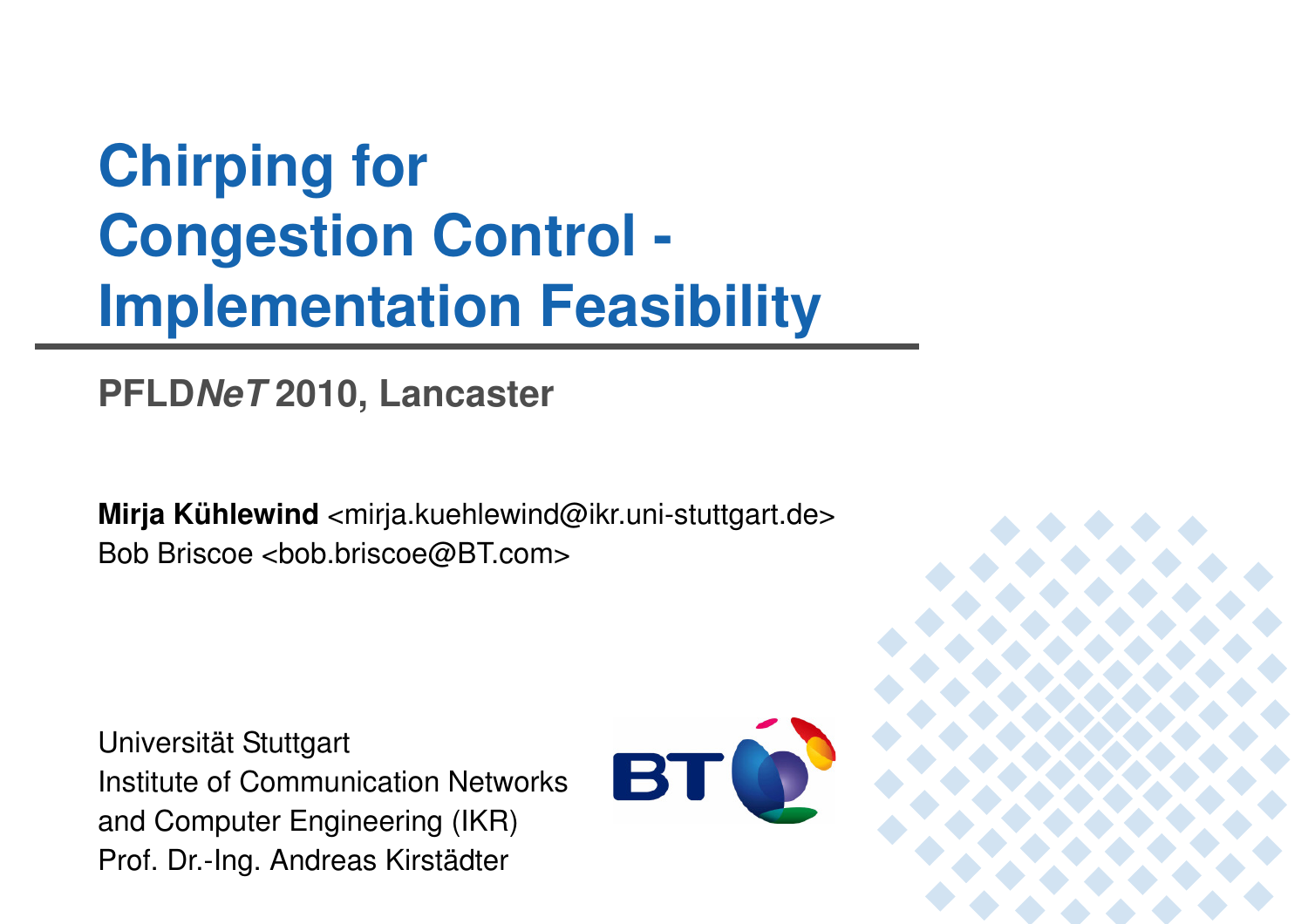- •Motivation
- •Chirping as a Building Block for Congestion Control
- $\bullet$ A Chirping Implementation in the Linux Kernel
- •Preliminary Results
- $\bullet$ Conclusion and Outlook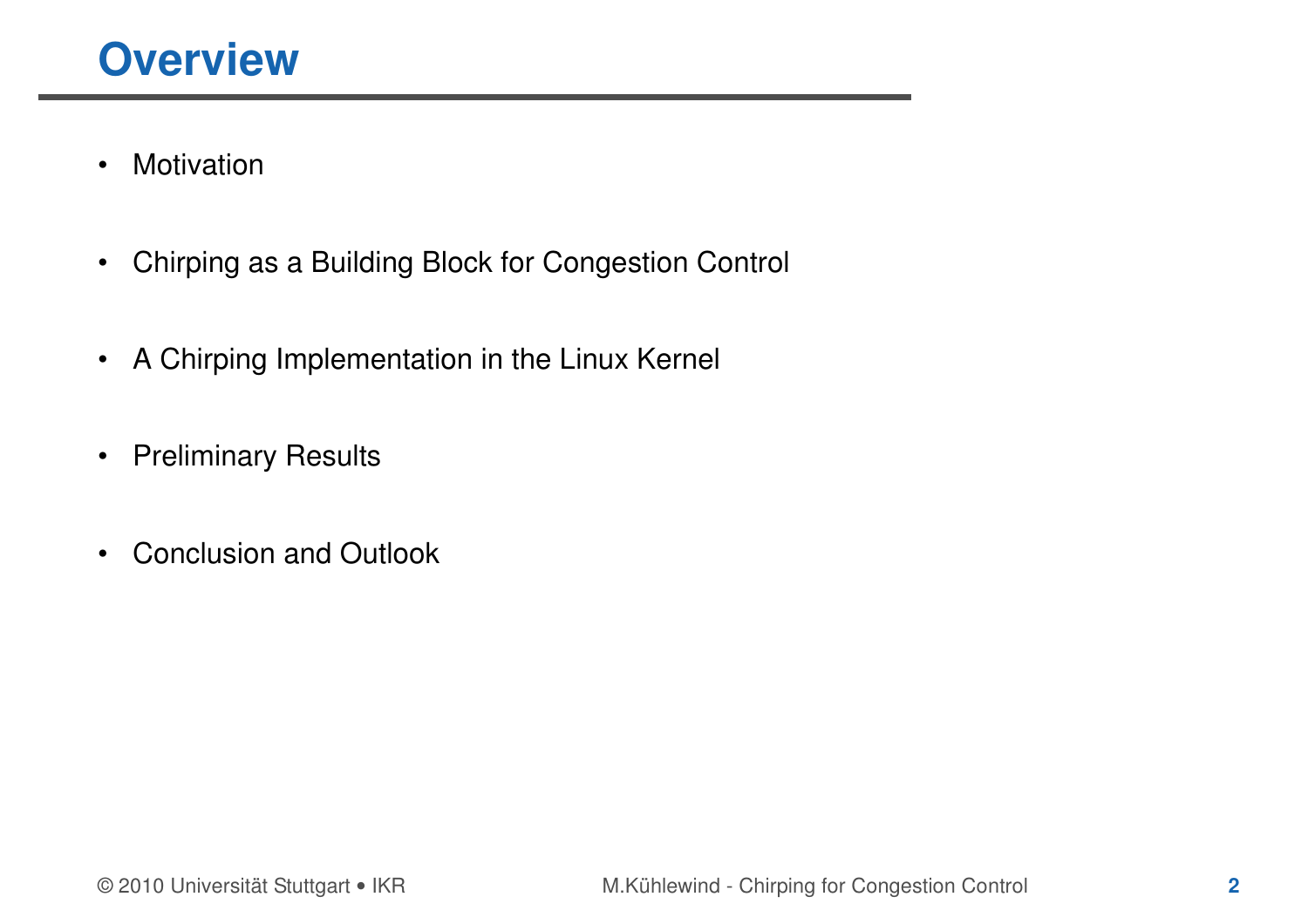## **Motivation**

#### **Scaling Problem**

- 1. Original TCP acquires new bandwidth too slowly
- 2. State-of-the-art approaches overshoot instead
- 3. Overshoot causes a lot unnecessary congestion



© 2010 Universität Stuttgart • IKR M.Kühlewind - Chirping for Congestion Control **<sup>3</sup>** → Chirping can provide fast feedback information for appropriate congestion control!  $\rightarrow$  But is an implementation of chirping in an real OS feasible?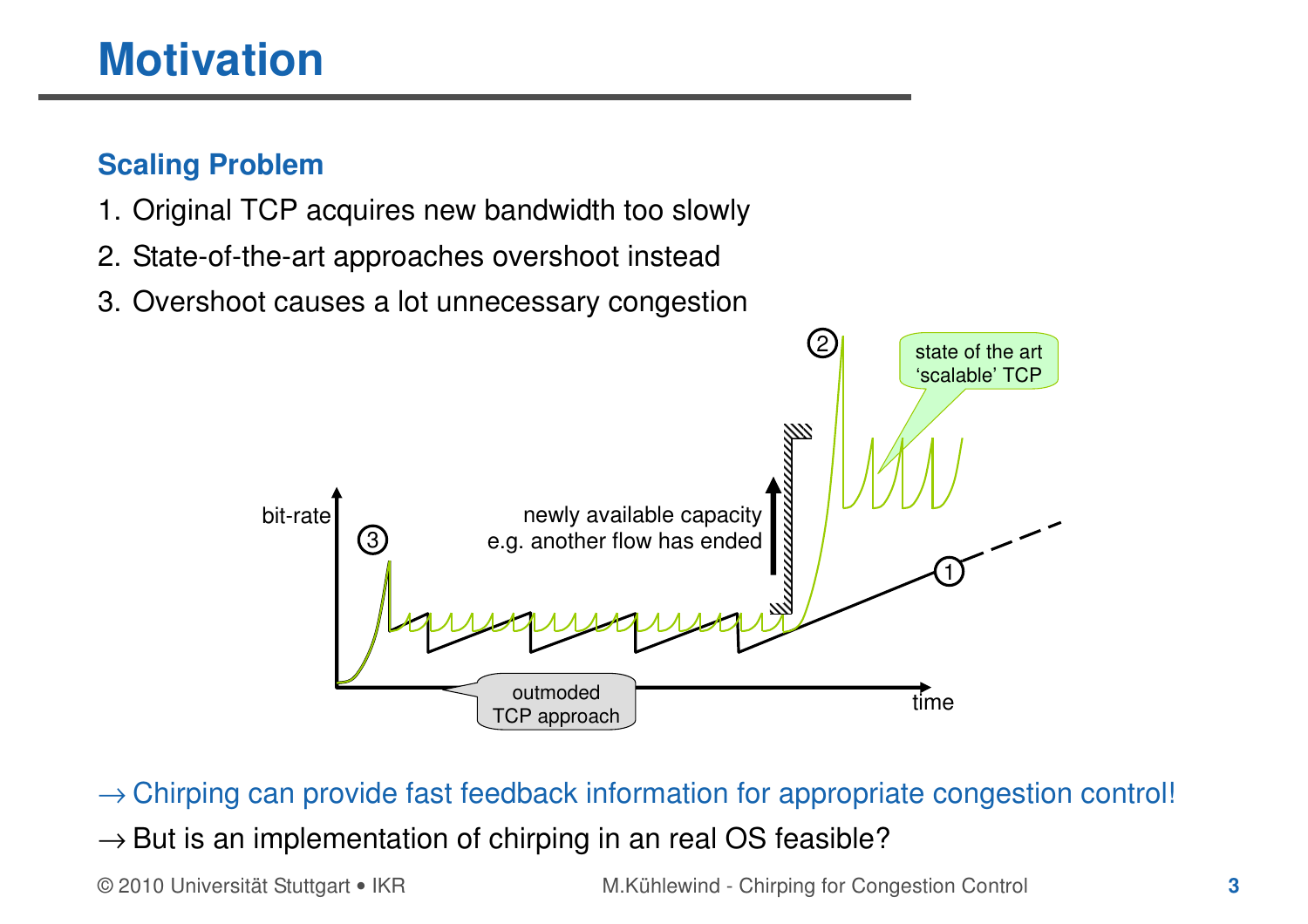### Principle

**Chirp:** A group of several packets with decreasing inter-packet gaps and increasing rate





- •Bandwidth estimation based on self-induced congestion
- •Feedback for monitoring of one-way delay

[1] V. Ribeiro, R. Riedi, R. Baraniuk, J. Navratil and L. Cottrell. "pathChirp: Efficient Available Bandwidth Estimation for Network Paths". Passive and Active Measurement Workshop 2003

© 2010 Universität Stuttgart • IKR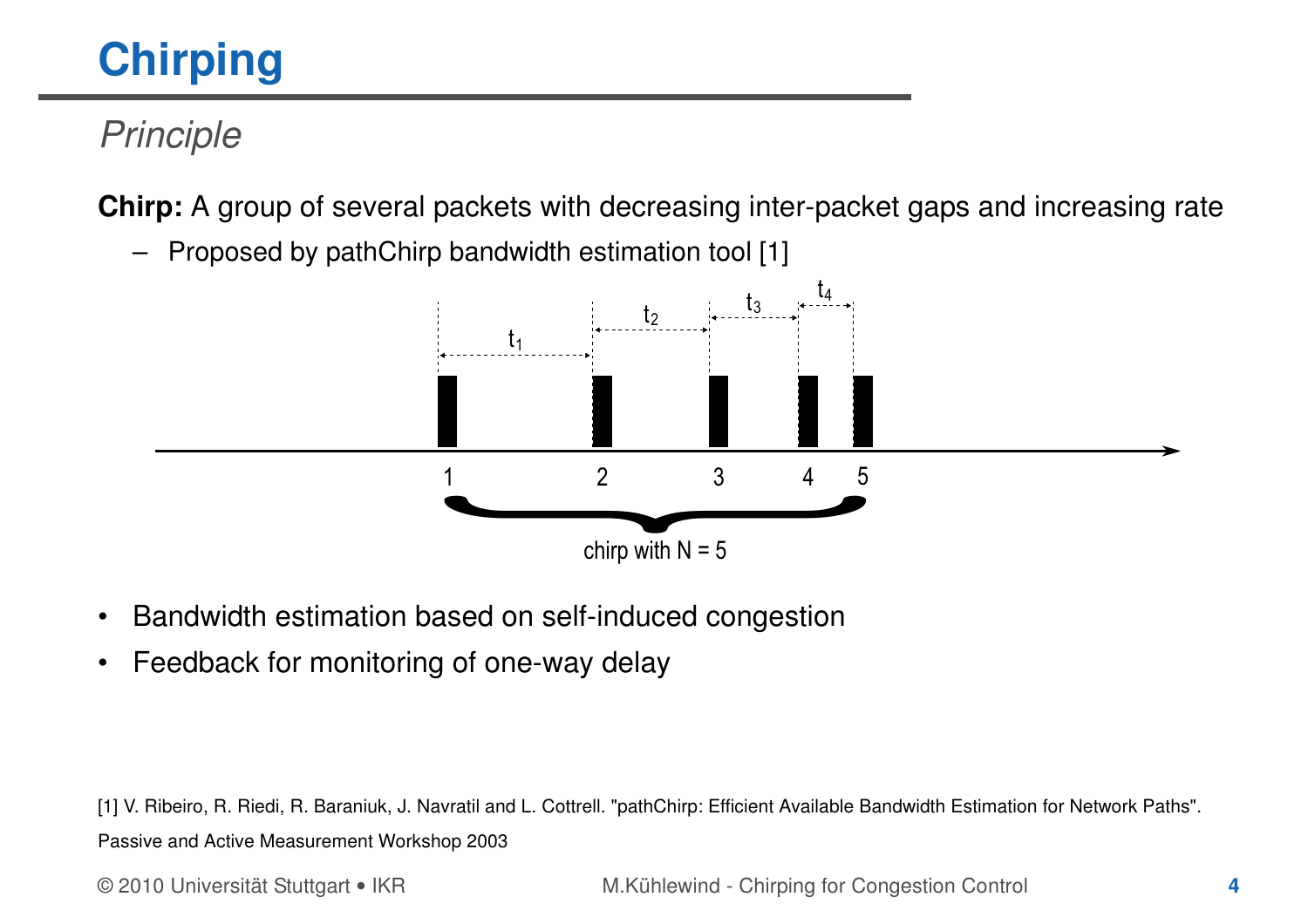### A Building Block for Congestion Control

**Chirping for Congestion Control:** Continuous transmission of data packets as chirps



–proposed by RAPID congestion control [2]

- •Average rate r<sub>avg</sub> should equal intended sending rate of congestion control
- $\bullet$ Actual per-packet rates are lower and higher than  $r_{\text{av}q}$ 
	- $\rightarrow$  Probing for a wide range of possible sending rates but still limited impact of probing on other flows other flows

[2] V. Konda and J. Kaur. "RAPID: Shrinking the Congestion-Control Timescale". In IEEE INFOCOM 2009

© 2010 Universität Stuttgart • IKR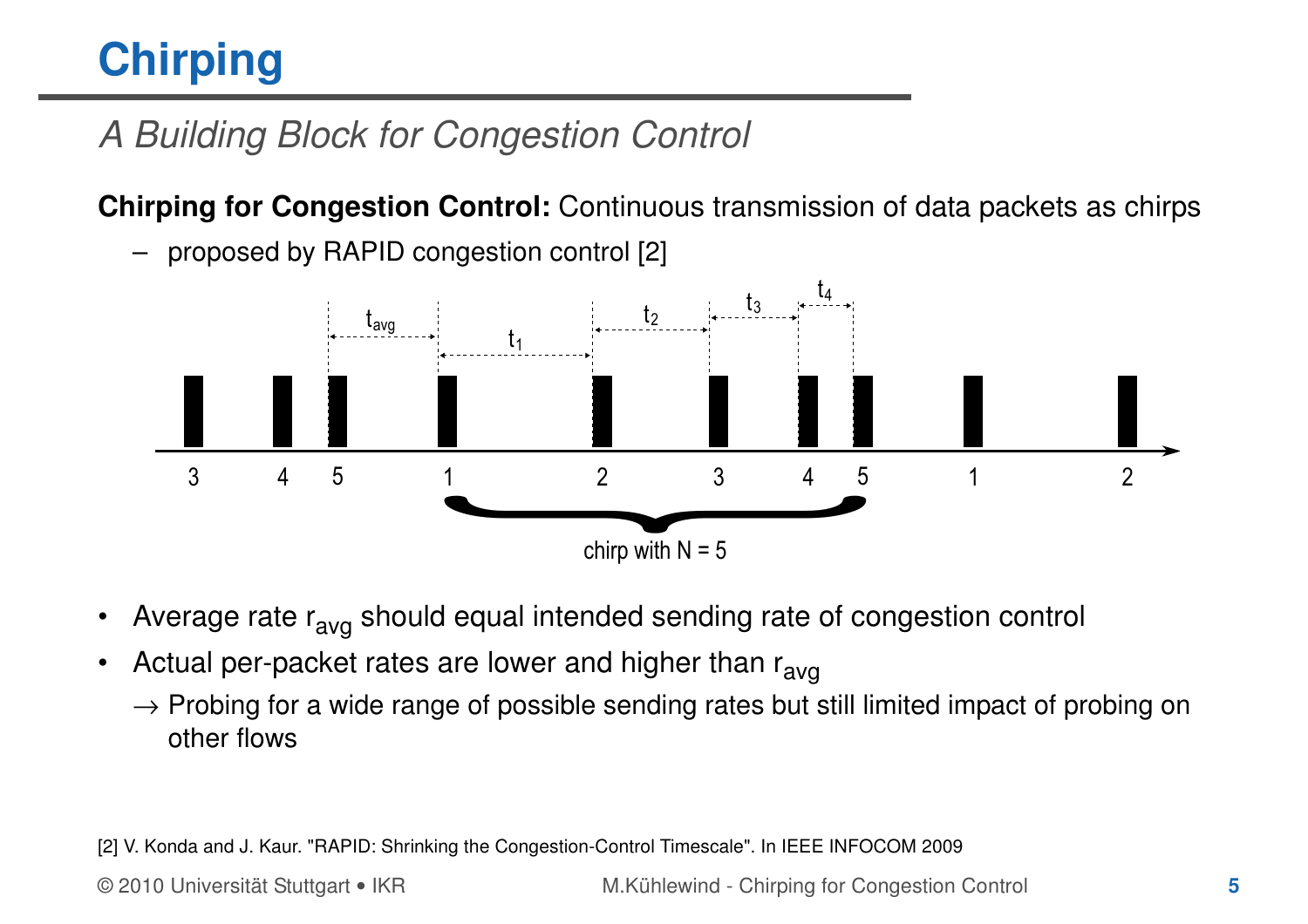### Preliminary Results

Per-Packet rate of one chirping connection on 1Mbit/s bottleneck link



M.Kühlewind - Chirping for Congestion Control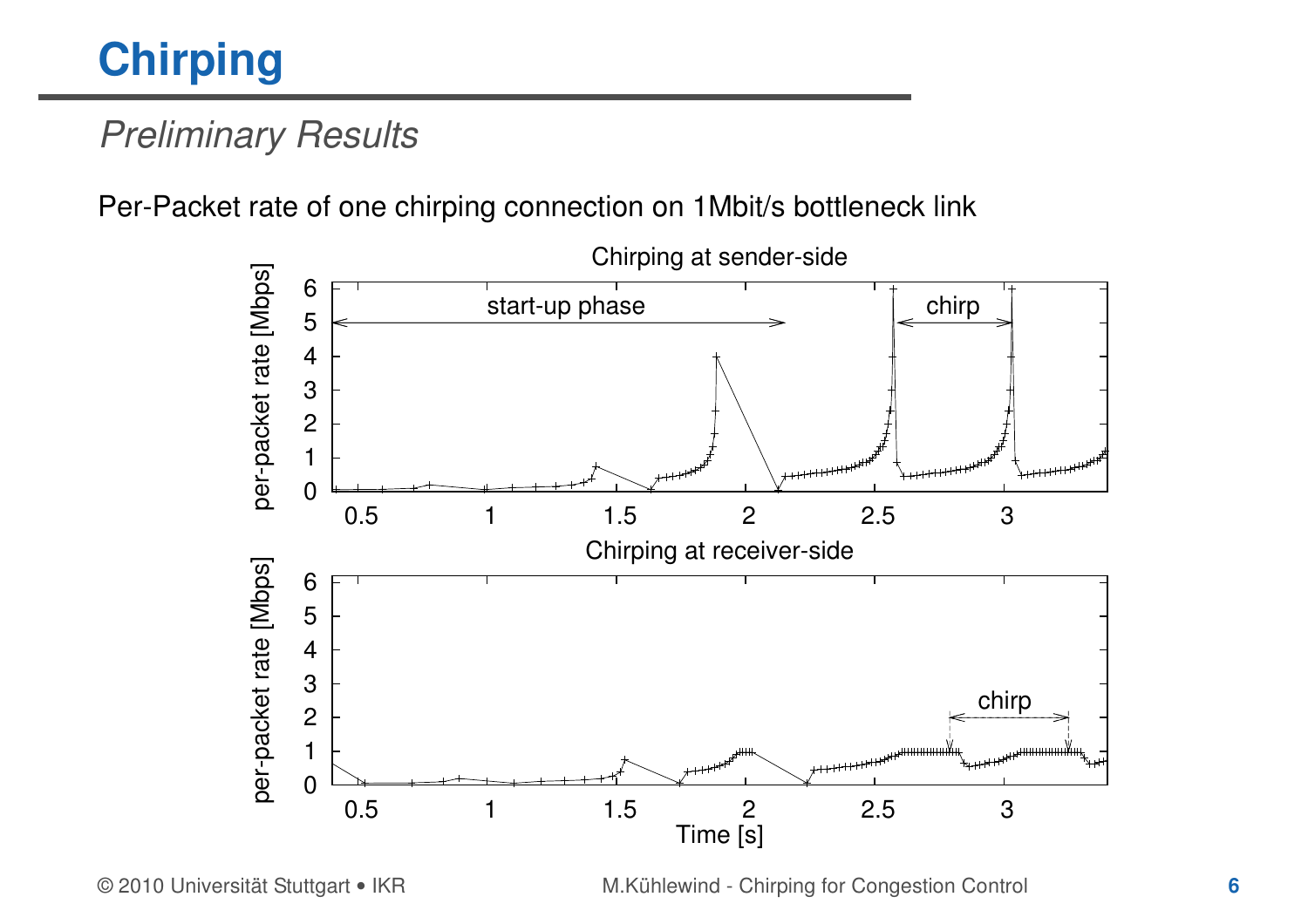Bandwidth Estimation based on relative One-way Delay

**Bandwidth estimation:** Monitoring of the relative queuing delays



- •Growth in queuing delay between packets:  $\Delta q_n = q_n - q_{n-1}$ 
	- $\rightarrow$  Increasing values at the end of reveals available capacity (self-induced congestion)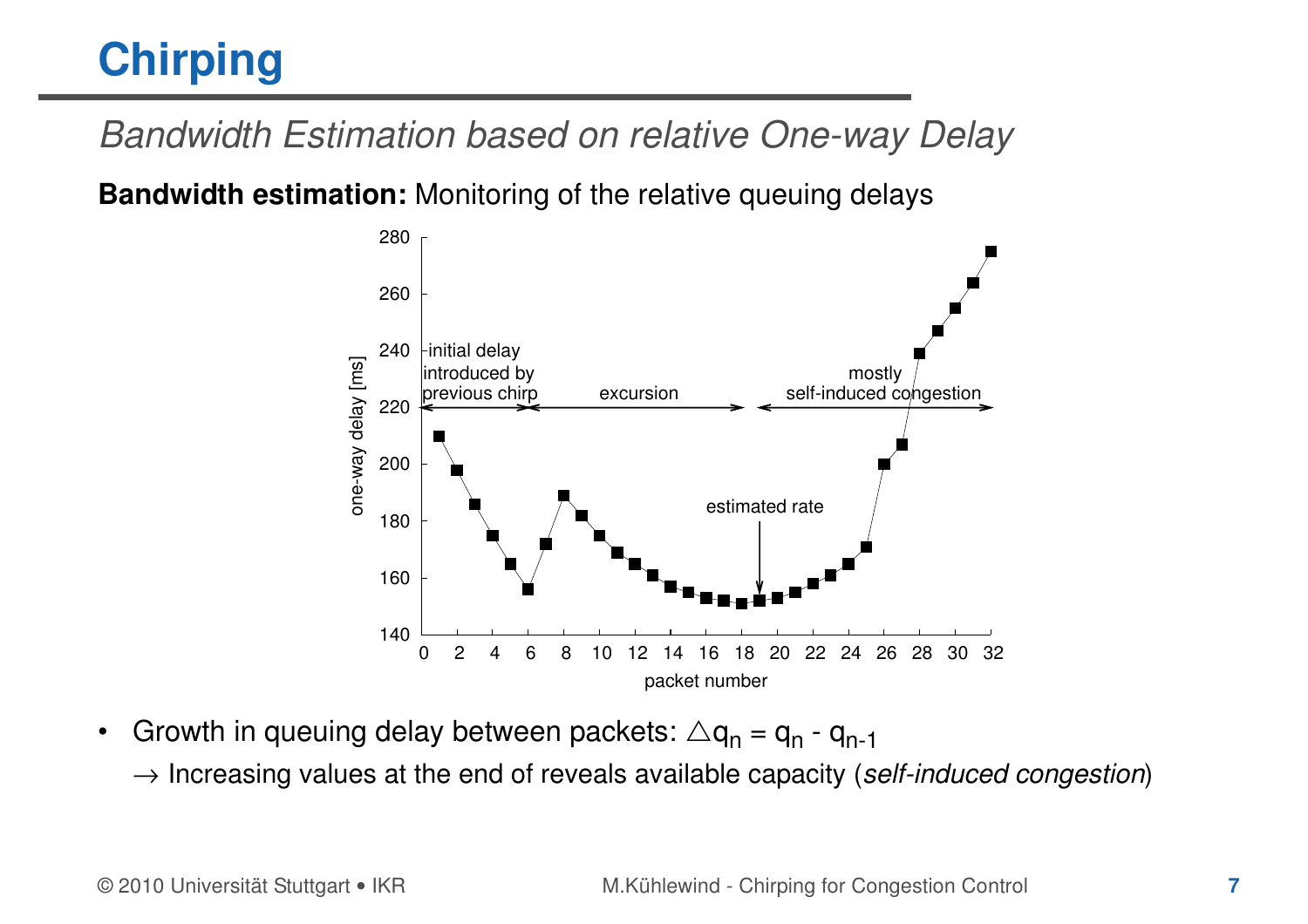### **Overview**

- 1. Feedback for one-way delay measurement:
	- Protocol extensions needed
	- Different solutions for deployment proposed
- 2. Rate estimation:

Algorithm to evaluate the feedback information of one chirp based on pathChirp [1]

- 3. Rate adaption:
	- – Congestion control algorithm evolves the average sending rate of the next chirp (using the available capacity estimated by a previous chirp)
	- – CWND should also be updated to a value that allows the intended number of packets to be sent in one RTT
- 4. Inter-packet gap calculation:
	- –Determined by the chosen average sending rate
	- –Own algorithm in order to simplify kernel implementation to integer arithmetic

[1] V. Ribeiro, R. Riedi, R. Baraniuk, J. Navratil and L. Cottrell. "pathChirp: Efficient Available Bandwidth Estimation for Network Paths". Passive and Active Measurement Workshop 2003

© 2010 Universität Stuttgart • IKR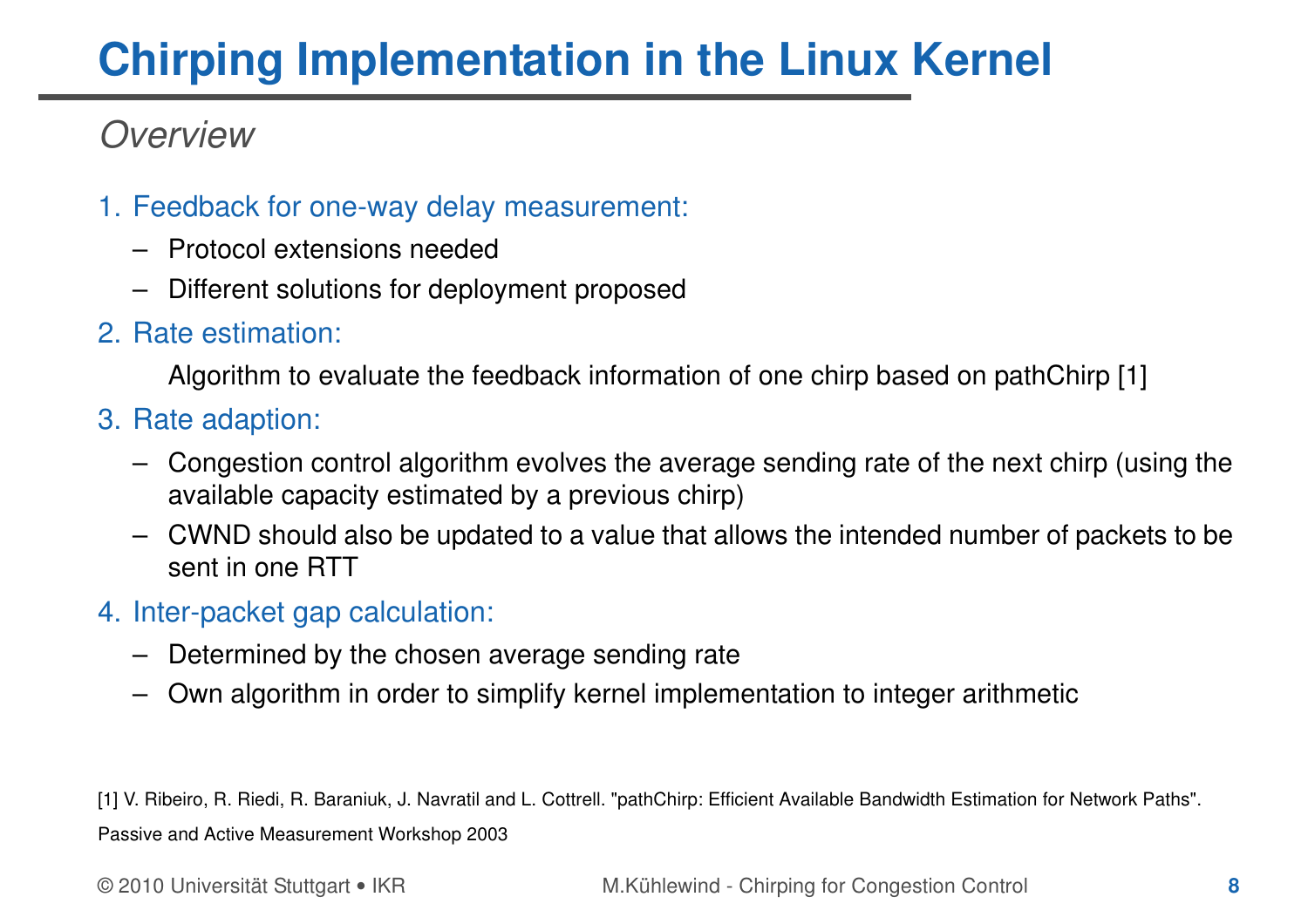### Sender-side Delay Measurement based on TCP Timestamps

One-way delay measurement based on TCP Timestamp Option

+-------+-------+---------------------+---------------------+|Kind=8 | 10 | TS Value (TSval) |TS Echo Reply (TSecr)|+-------+-------+---------------------+---------------------+ $1$  1 4 4 4

 $\rightarrow$  Option header includes echoed timestamp of data packet and ACK timestamp

#### **Challenges**

- $\bullet$ TCP Timestamp Option does not ensure certain resolution
- •Feedback needs to be assigned to one specific packet in a chirp (delayed ACKs?)
- $\bullet$ Additional processing delay in the network stack

#### **Proposed Solutions**

- •Negotiation about the TCP receiver behaviour
- •Chirp ID attached to packet header instead of state at sender
- •Hardware time-stamping at send-out of data packet and ACK to improve accuracy
- •Improved accuracy by use of the actual sending time gaps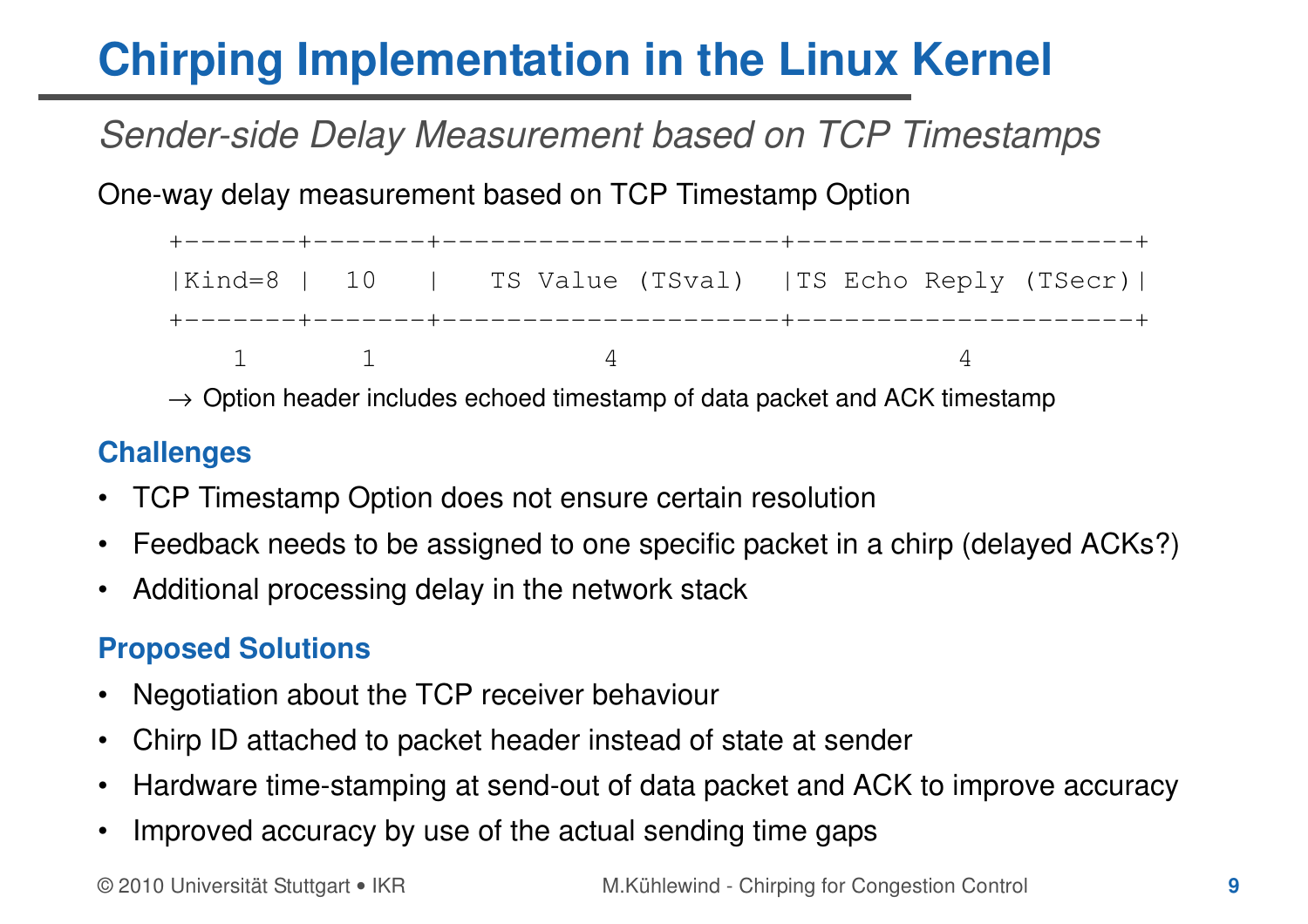### Implementation Structure

 $\rightarrow$  Extended congestion control kernel module interface and TCP timer for send-out timing

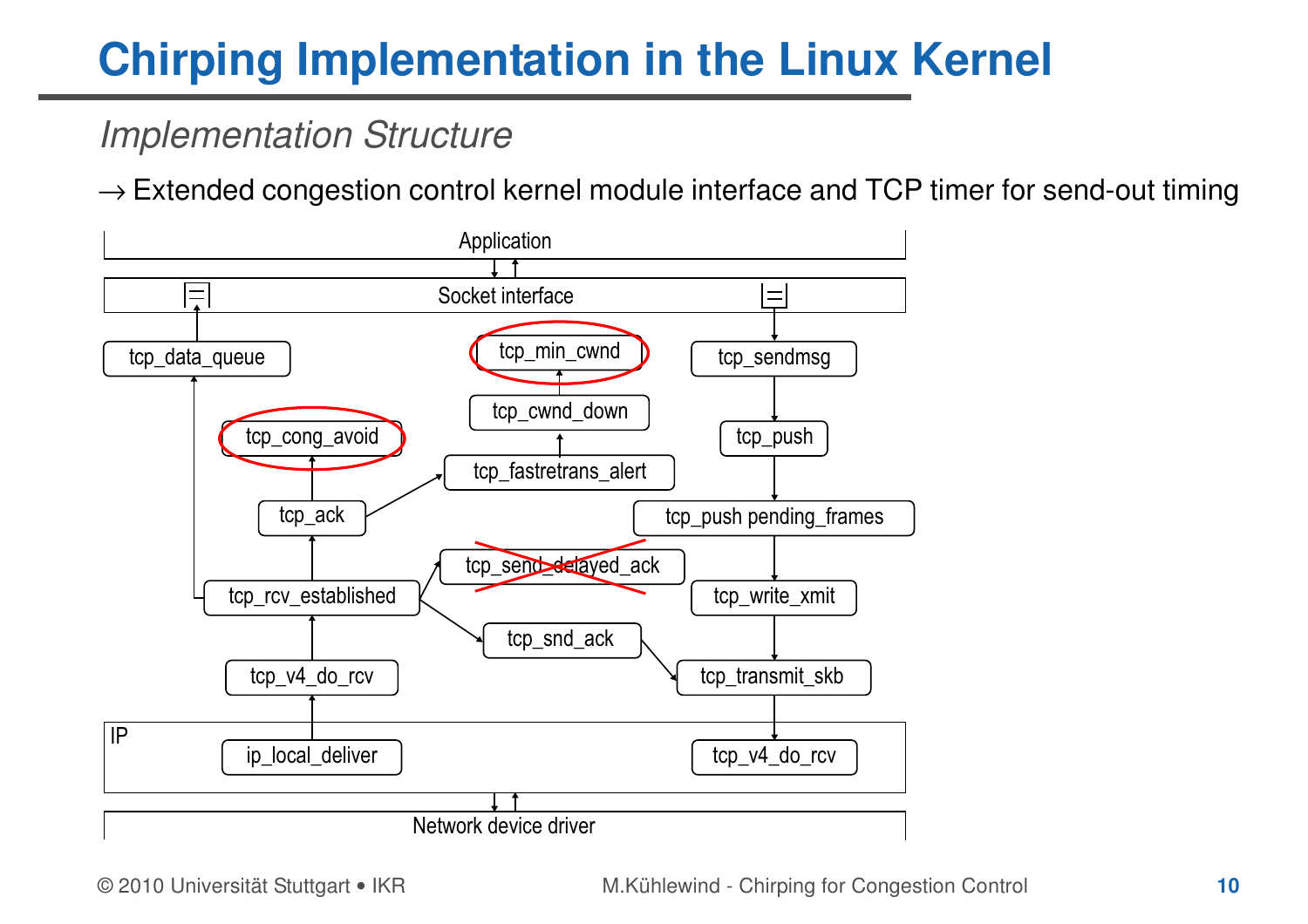### Implementation Details

 $\rightarrow$  Extended congestion control kernel module interface and TCP timer for send-out timing



© 2010 Universität Stuttgart • IKR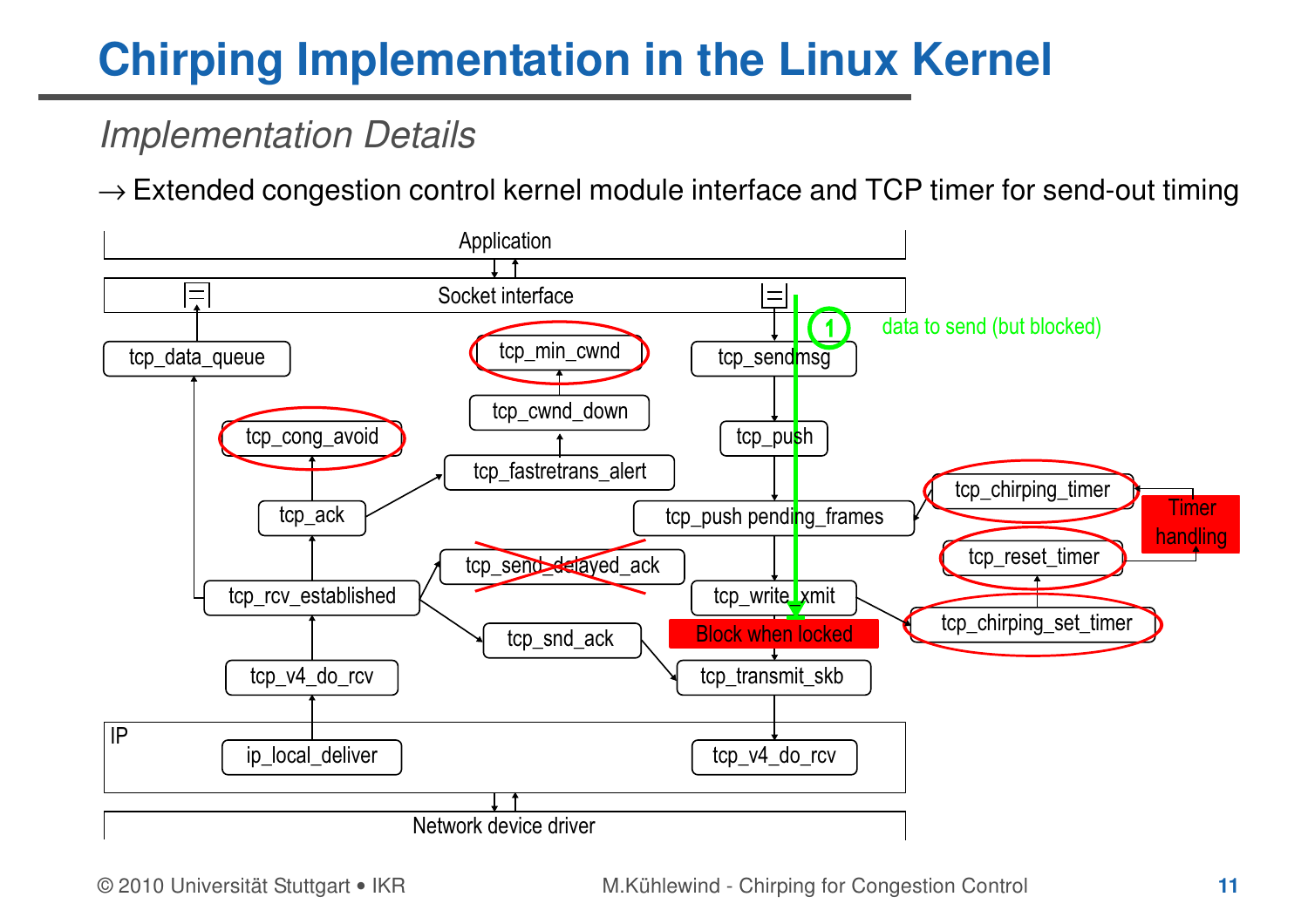### Implementation Details

 $\rightarrow$  Extended congestion control kernel module interface and TCP timer for send-out timing

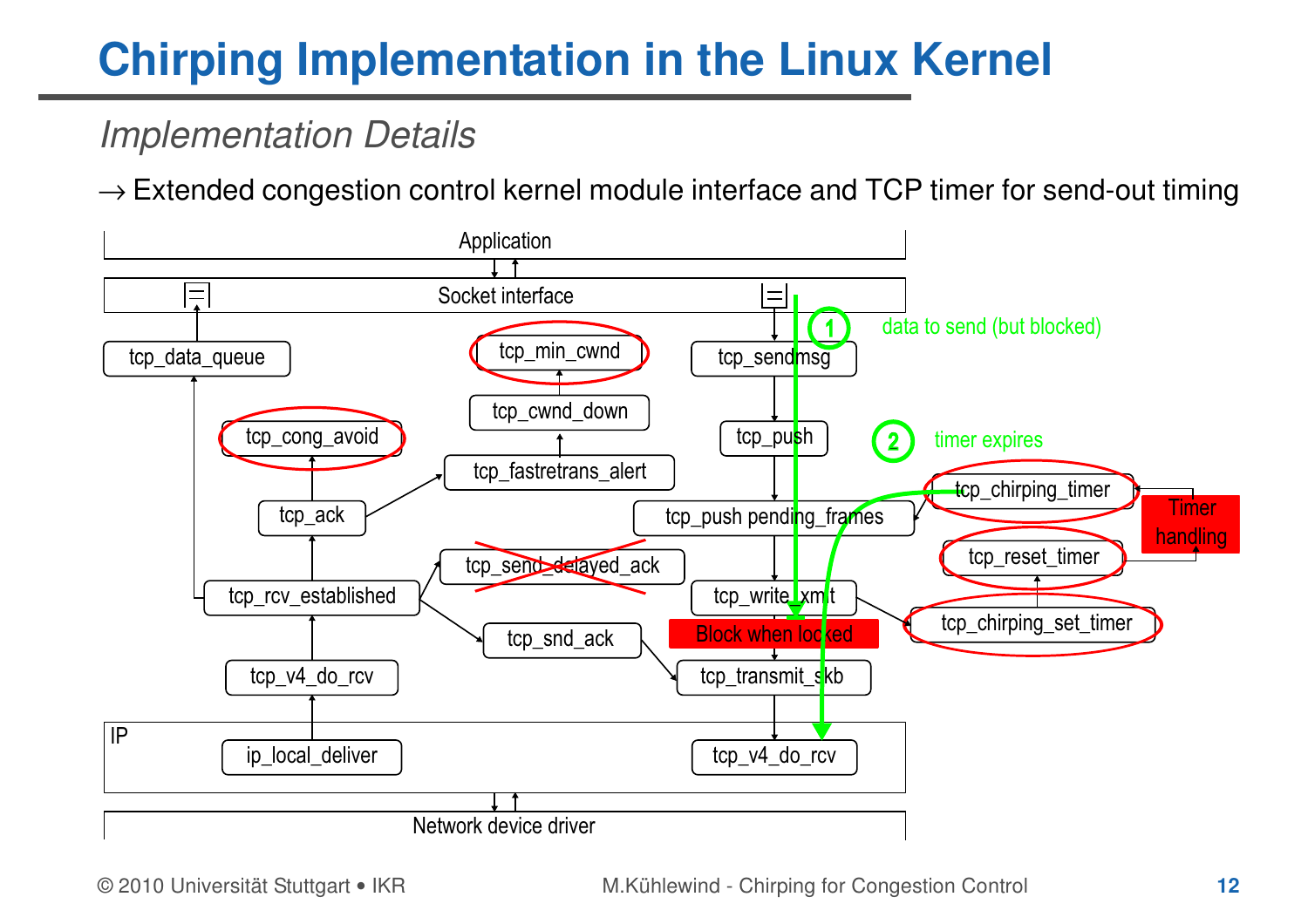### Implementation Details

 $\rightarrow$  Extended congestion control kernel module interface and TCP timer for send-out timing

![](_page_12_Figure_3.jpeg)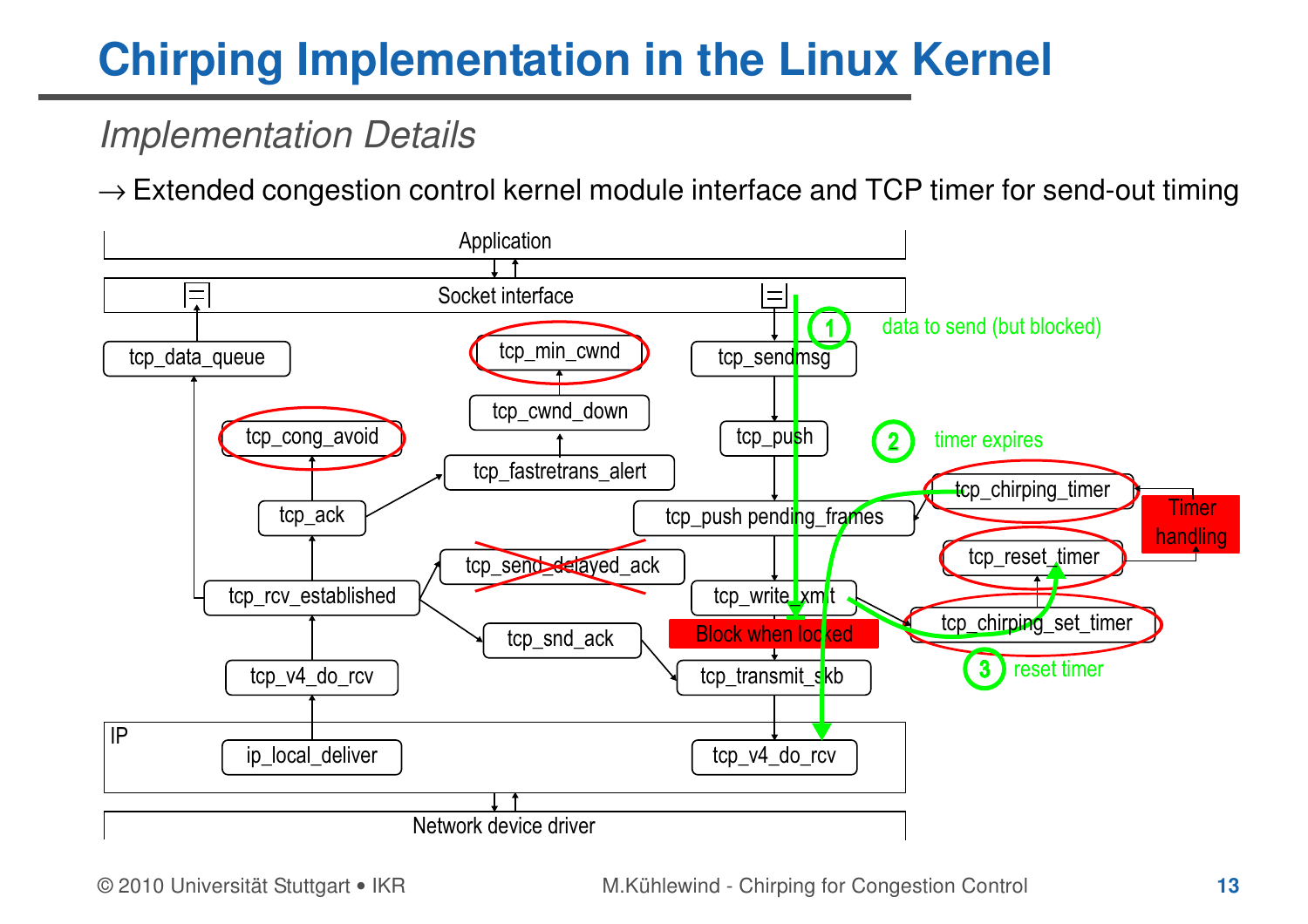### Open Issues

- • Timer-based sent-up does not use ACK-clocking
	- $\rightarrow$  Addition interupt processing burden
	- $\rightarrow$  Could be solved by the use of hardware timers in future<br> $\pm$
- $\bullet$  Timer resolution has to be high enough to serve high-speed links (hrtimers in the Linux kernel provide nanosecond resolution)

#### **Futher improvements**

- $\bullet$ Fully based on inter-packet time gaps instead of rate
- • N should be an the integer power of 2 $\rightarrow$  Initiallly hard-coded to N = 32 (=2<sup>5</sup>)
- $\bullet$  Algorithm for Inter-packet gap Calculation
	- –Harmonic progression of rates by linear decrease of inter-packet gaps:

 $gap<sub>i</sub> = gap<sub>i-1</sub> - gap<sub>step</sub>$  with  $gap<sub>step</sub> = (2 * gap<sub>ava</sub>) / N$ 

 $\rightarrow$  Implementation with integer arithmetic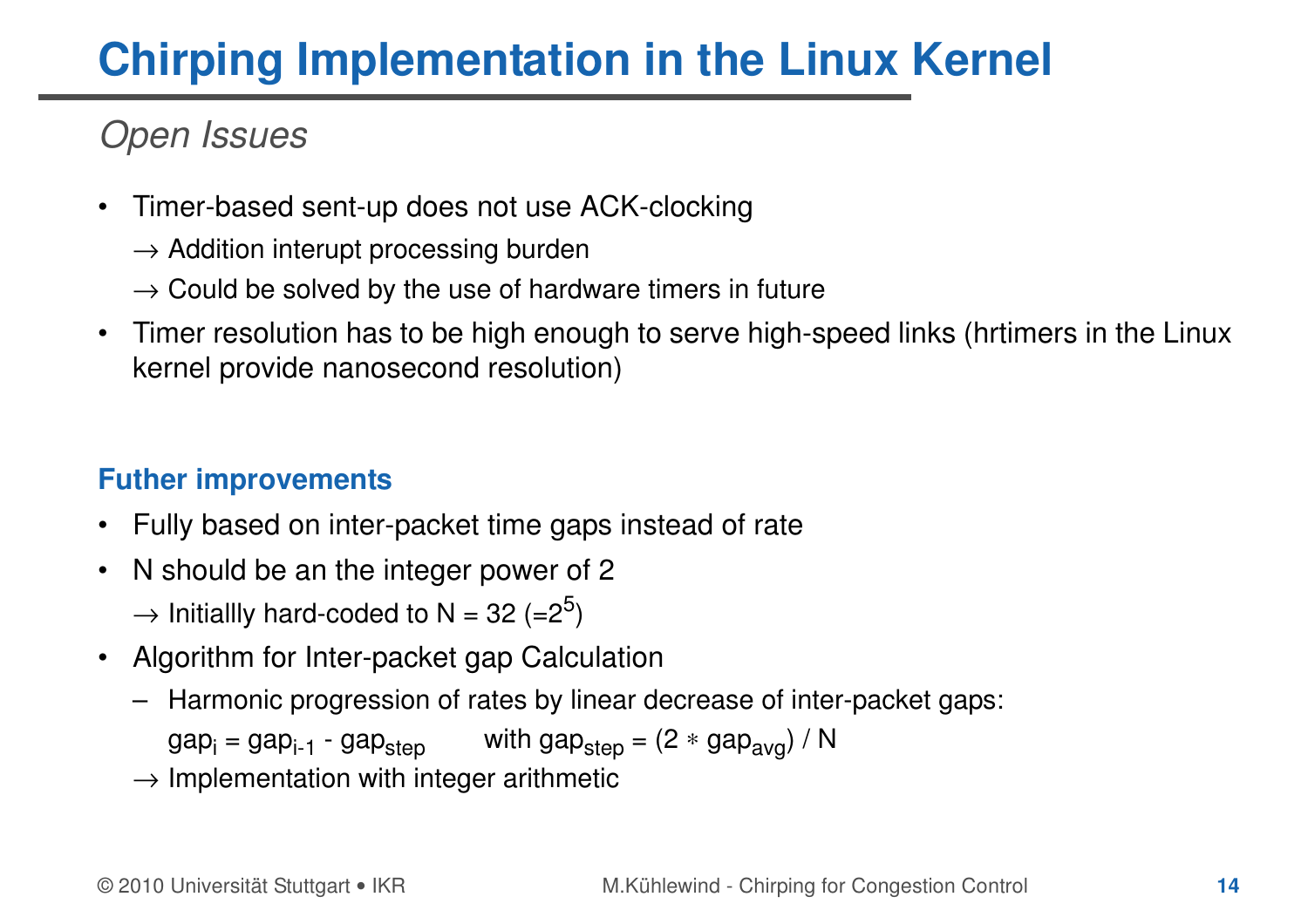### RAPID Congestion Control

For convergence to equalized rate:

![](_page_14_Figure_3.jpeg)

M.Kühlewind - Chirping for Congestion Control **<sup>15</sup>**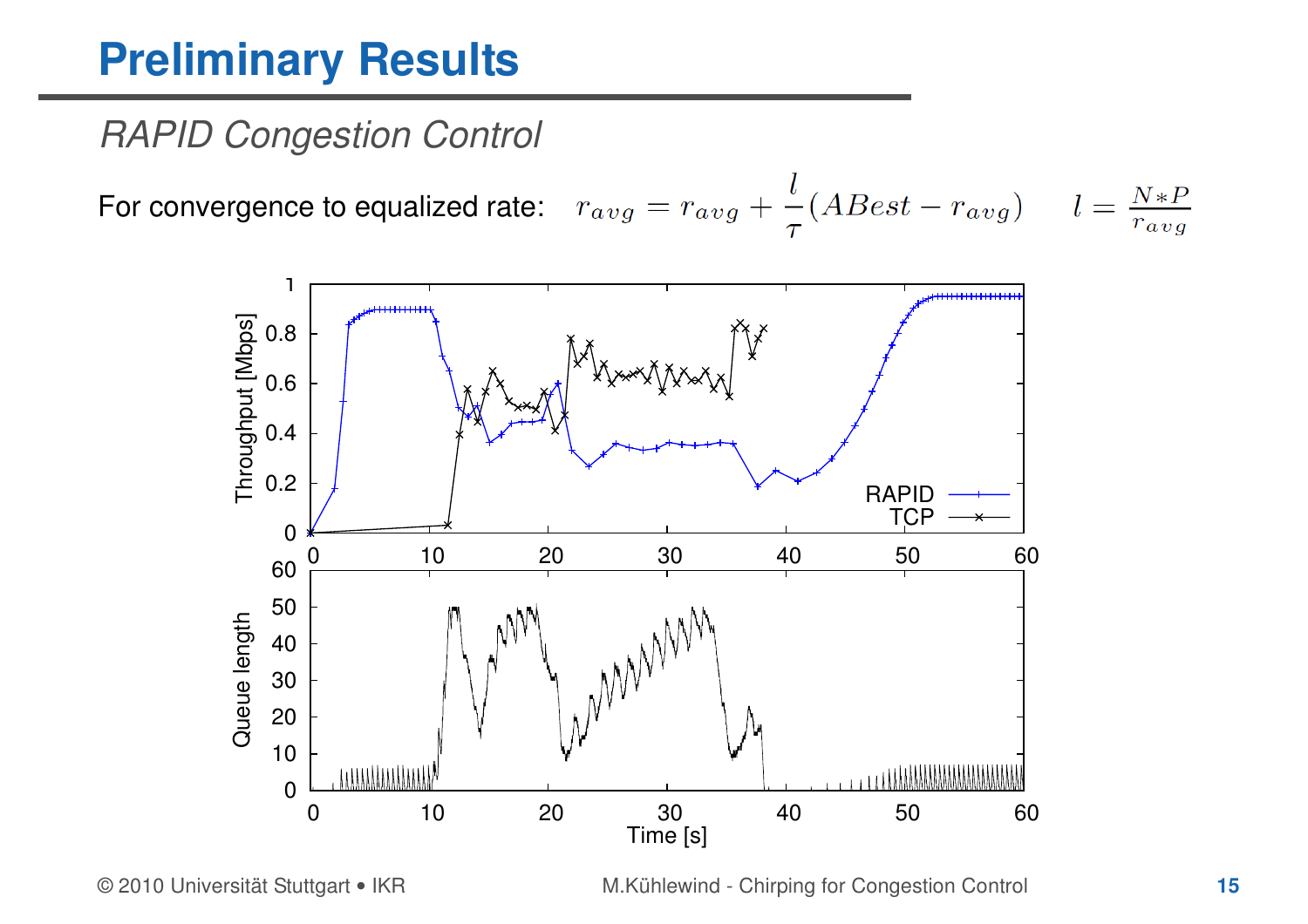### RAPID Congestion Control

For convergence to equalized rate:

![](_page_15_Figure_3.jpeg)

M.Kühlewind - Chirping for Congestion Control **<sup>16</sup>**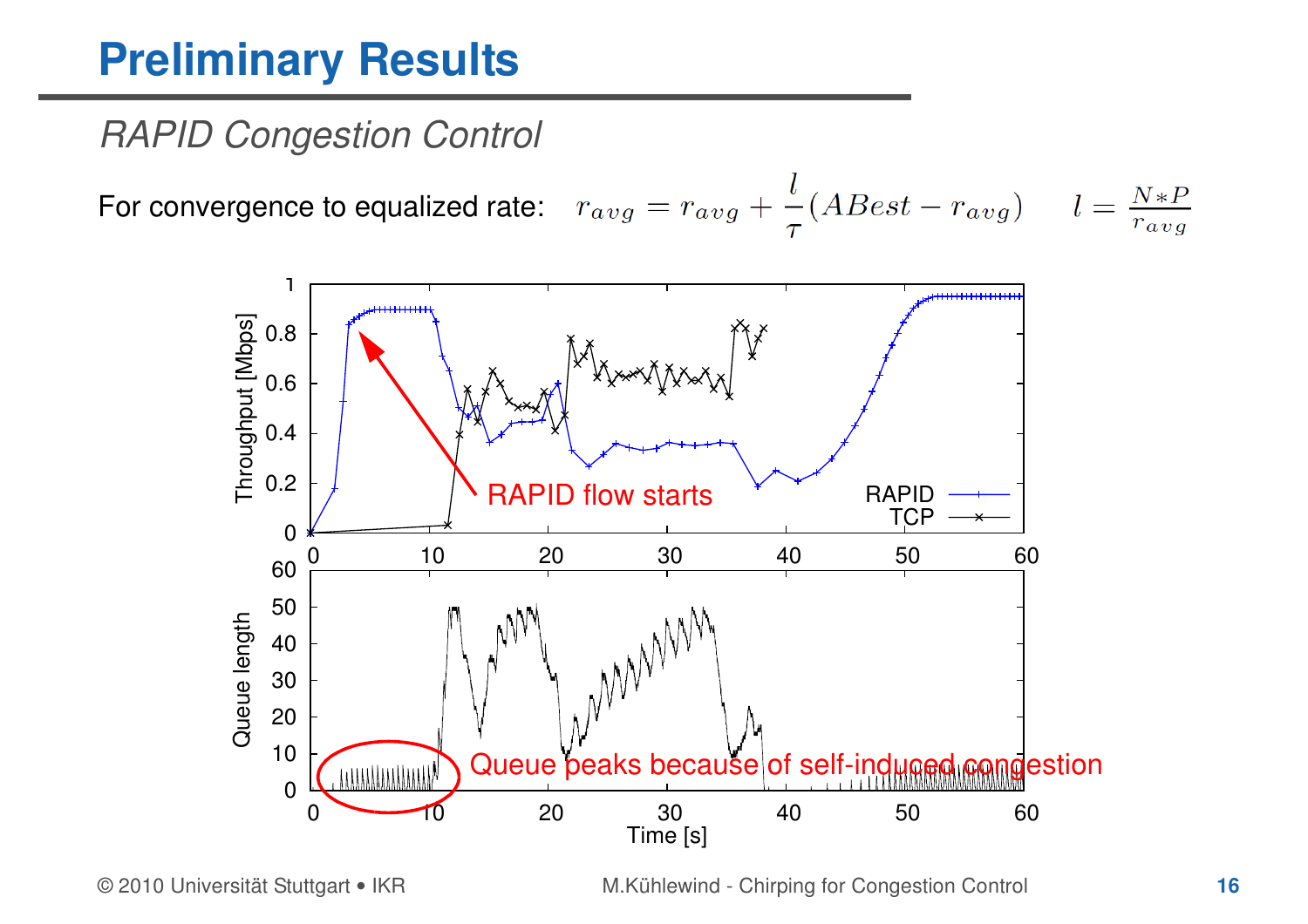### RAPID Congestion Control

For convergence to equalized rate:

![](_page_16_Figure_3.jpeg)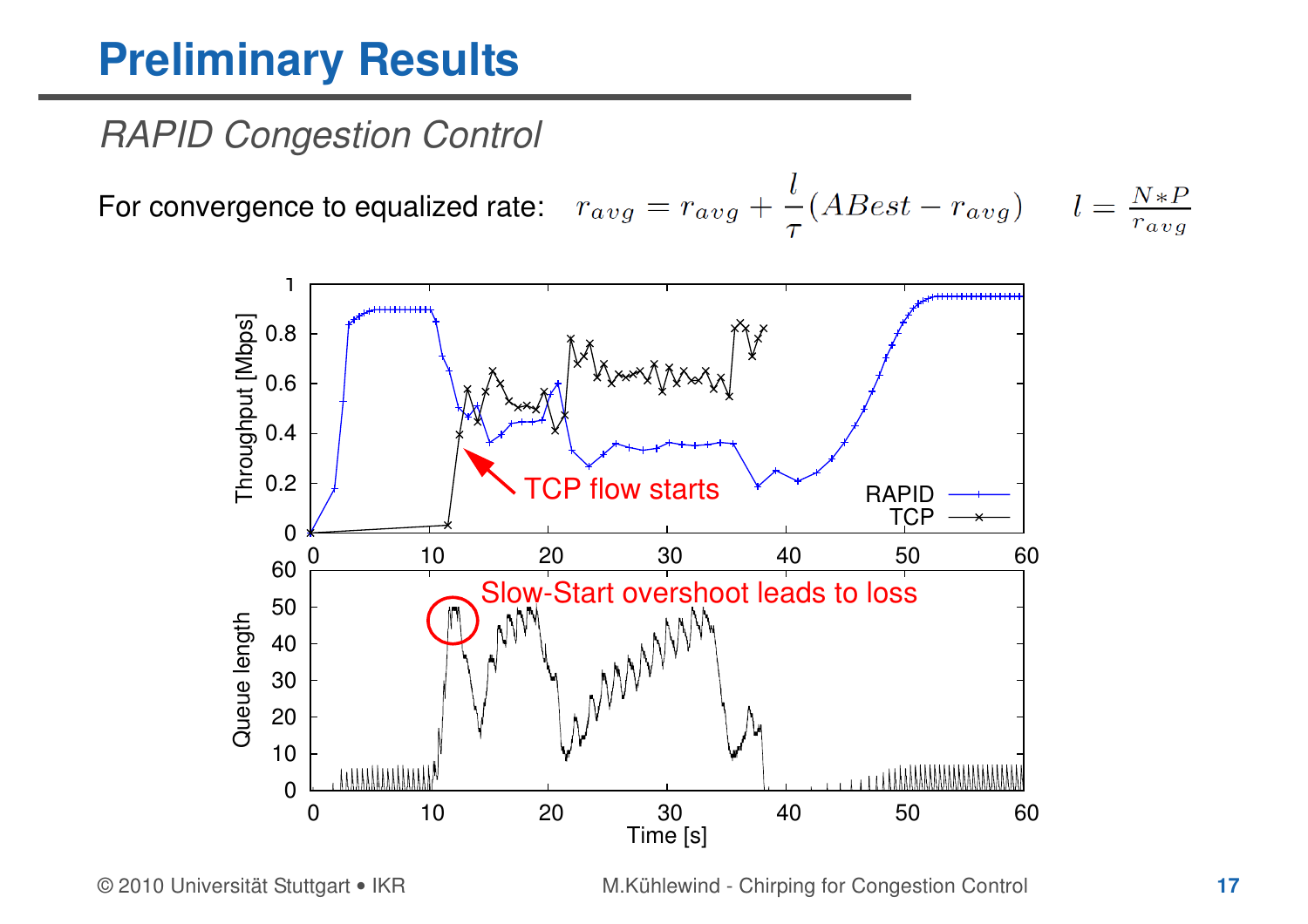### RAPID Congestion Control

For convergence to equalized rate:

![](_page_17_Figure_3.jpeg)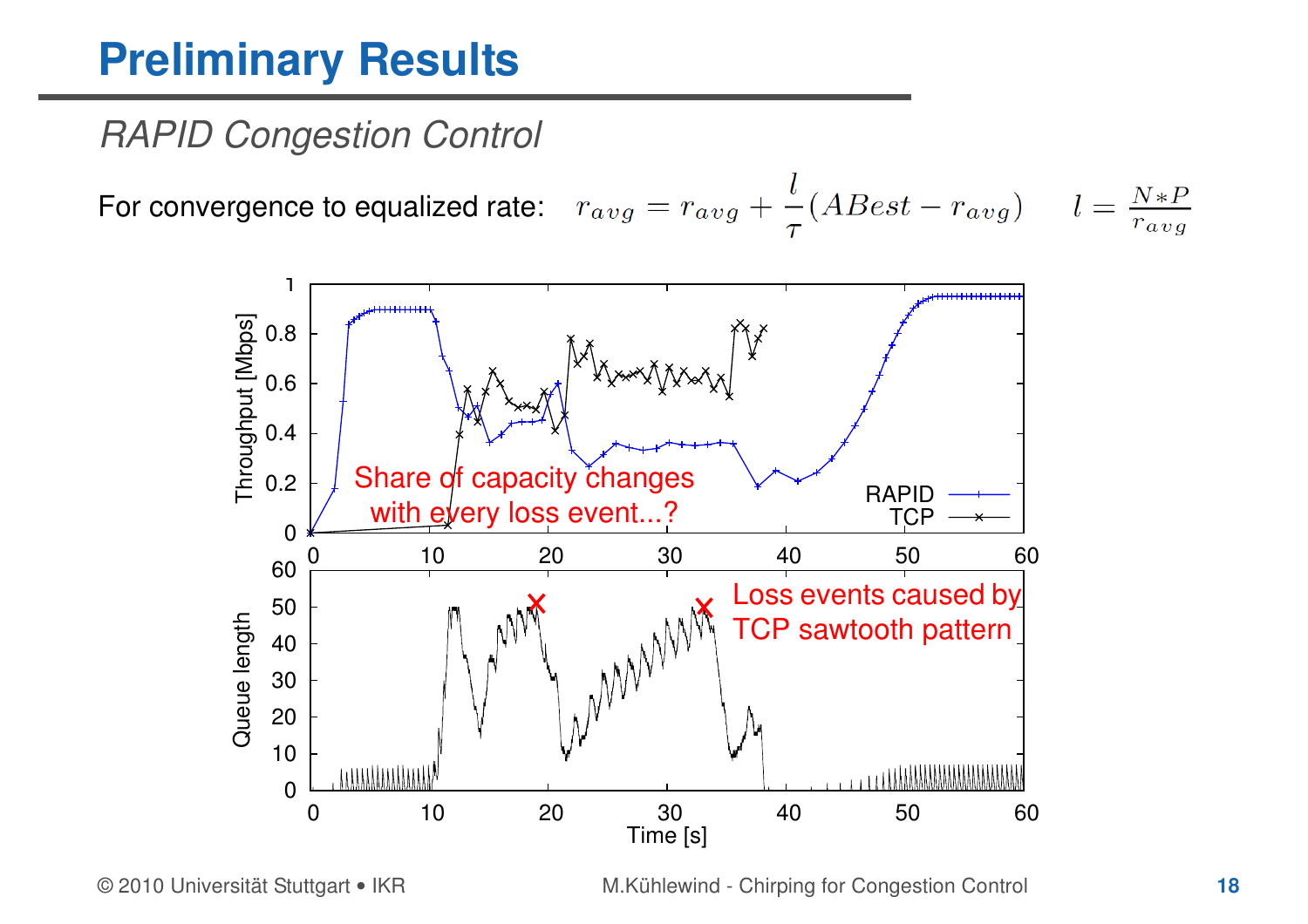### RAPID Congestion Control

For convergence to equalized rate:

![](_page_18_Figure_3.jpeg)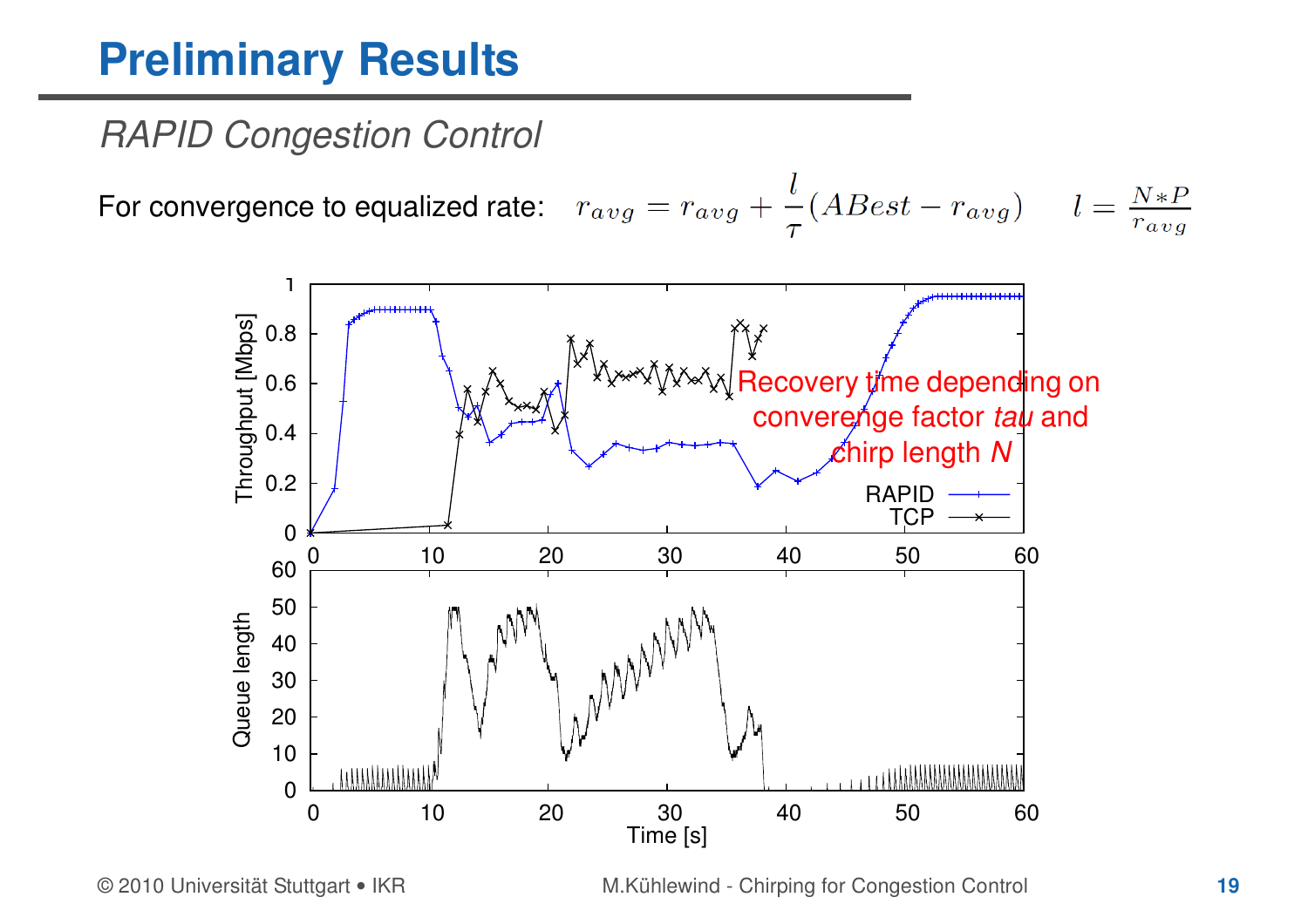### Next Steps

#### **Design of a robust congestion control based on chirping**

- •Adaption of chirping parameters to prevailing conditions
- $\bullet$  Converenge in capacity sharing also when competing with other protocols
	- – RAPID is scavenger protocol: Not designed to take capacity share from loss-based protocols
- •Fast feedback chirping information only in addition to other network state information

#### **Future Work**

- •Impact of short term probing delays on the queue burstiness
- • Influence of a large aggregation of probing chirps on the base queue length→ Reduced overshoot and respectively reduced maximum queue length
- •Accuracy of measurement with a large aggregation of probing chirps
- • Adaptation of the chirping parameters e.g. selection of chirp size N $\rightarrow$  Higher accuracy of chirping information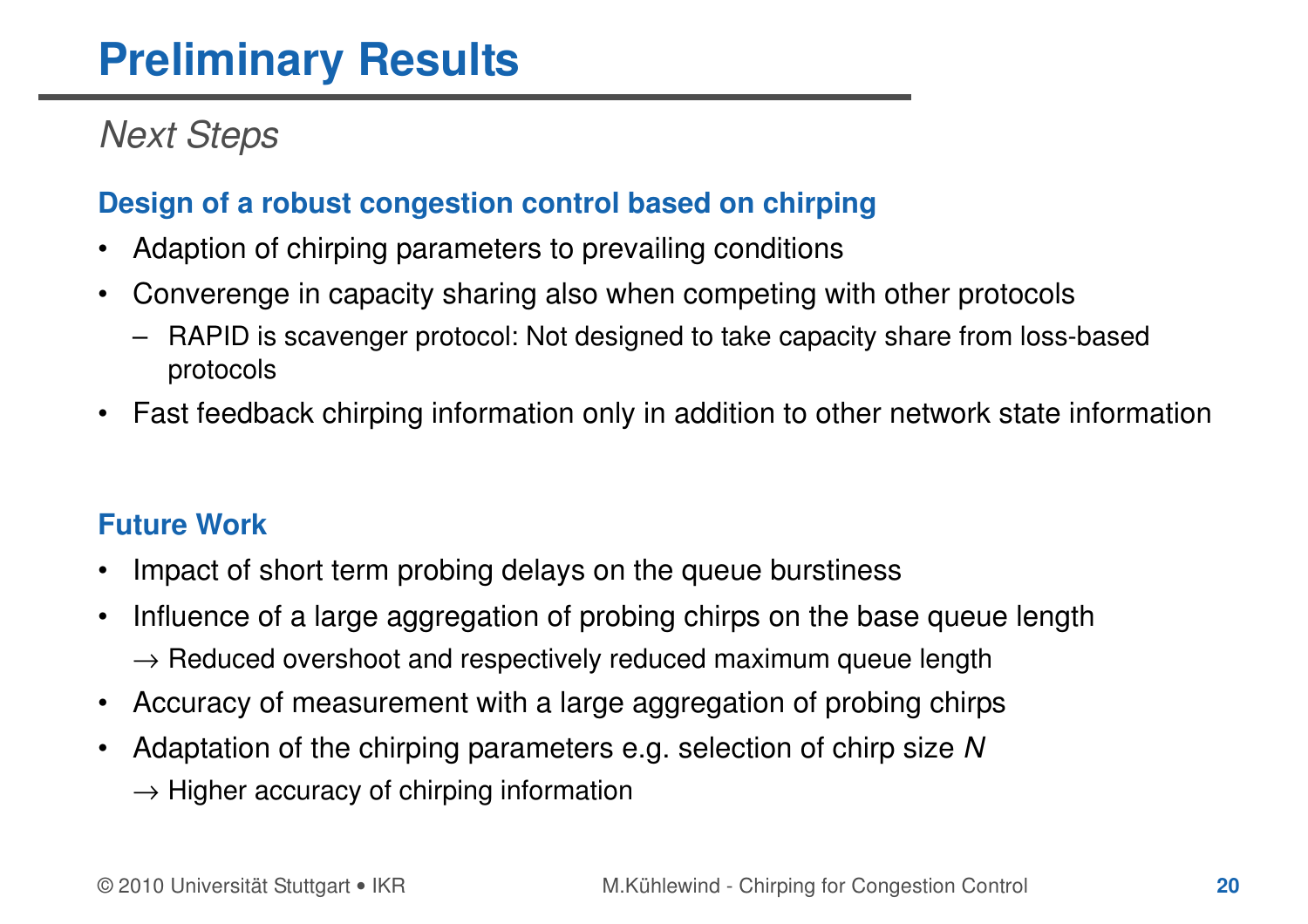## **Conclusion and Outlook**

- • **Implementation** of chirping as a building block for congestion control in Linux
	- –Nanosecond resolution provided by kernel hrtimers is sufficient for today's speed
	- Protocol design for feedback needed for one-way delay measurements
- $\bullet$  **Structured the problem space** in three independent sub-problems rate estimation, rate adaption and adapting chirp parameters
- • **Identified challenges** in implementation and deployability
	- –Timer-based implementation does not use ACK-clocking and CWND
	- Negotiation about timestamp resolution and receiver behavior (delayed ACKs)–
- • **Invented solutions** to reduce implementation complexity and improve accuracy
	- –Inter-packet gap calculation with linear decrease of inter-packets gaps
	- –Hardware timestamping
	- –Use of actual sent-out timestamps (instead of pre-set inter-packet gaps)
- $\rightarrow$  Show feasibilty of chirping within a contineous data stream!
- → Use faster feedback to enable **more scalable rate adaption with minimal overshoot**!
- $\rightarrow$  Encourge others to build research on rate estimation, rate adaption and adaption of chirning parameters! chirping parameters!

© 2010 Universität Stuttgart • IKR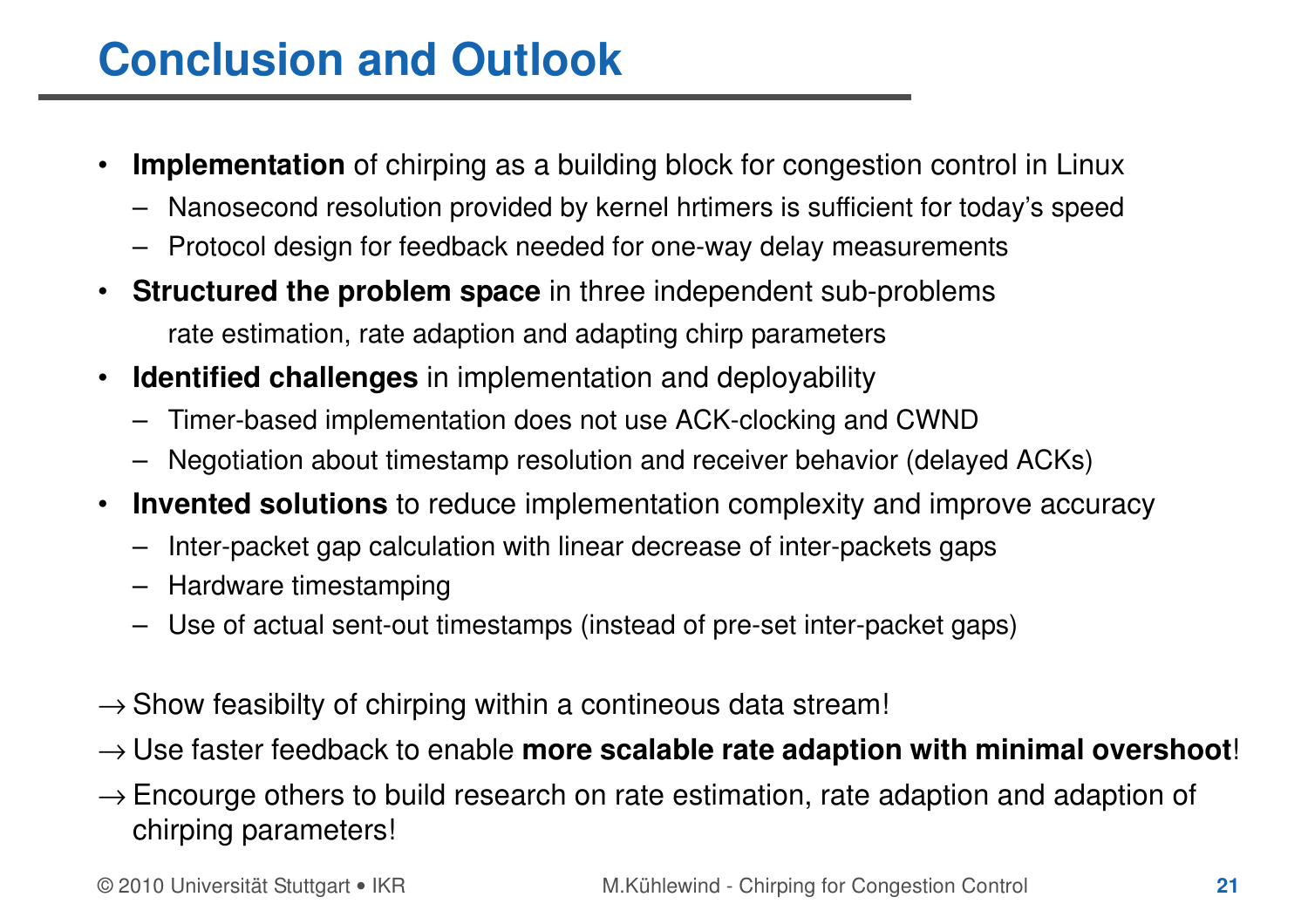# **Thank you for your attention!Questions?**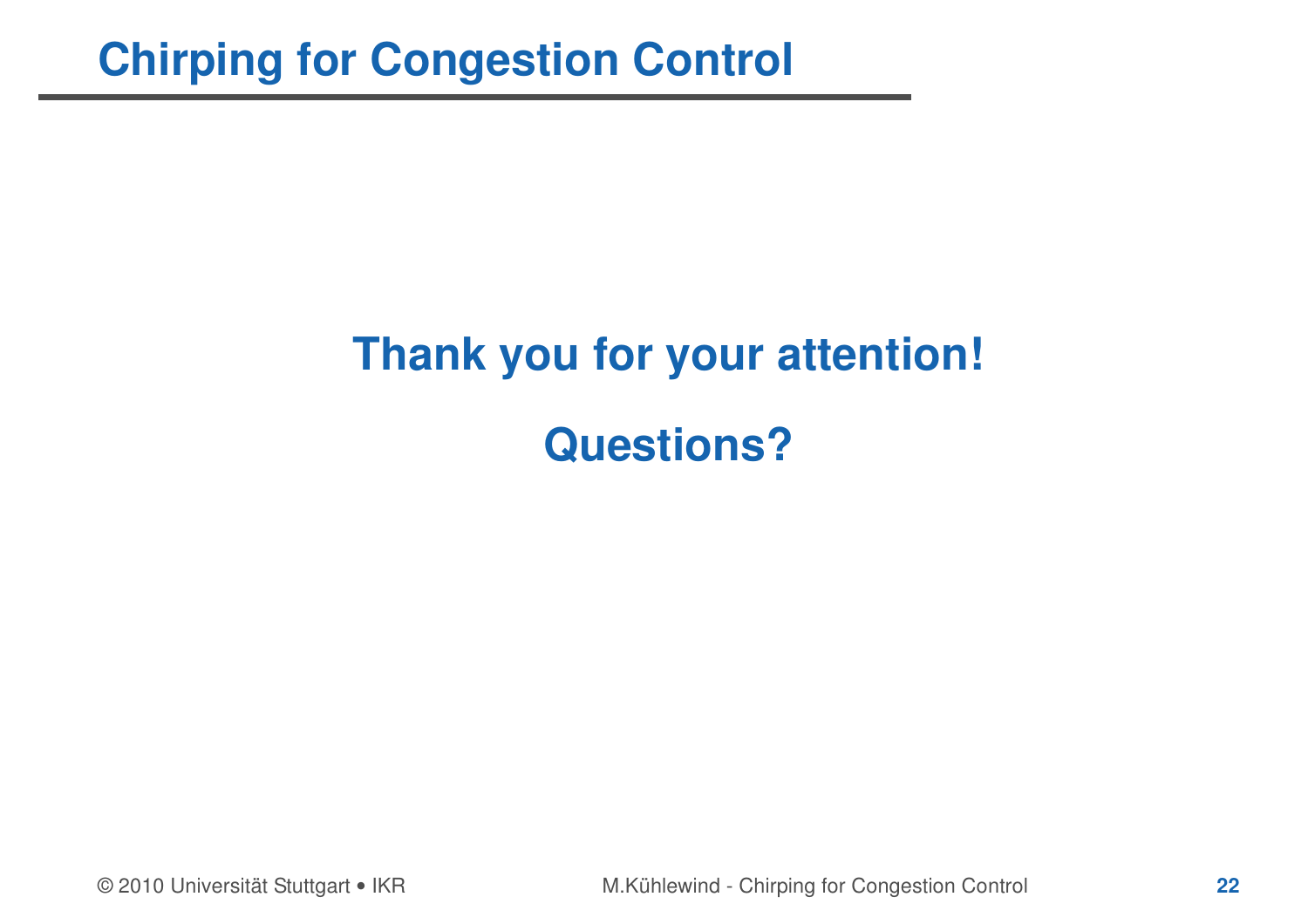### RAPID Congestion Control

TCP cross traffic starts at 10s (20Mbit) on 1Mbit/s bottleneck link

![](_page_22_Figure_3.jpeg)

M.Kühlewind - Chirping for Congestion Control **<sup>23</sup>**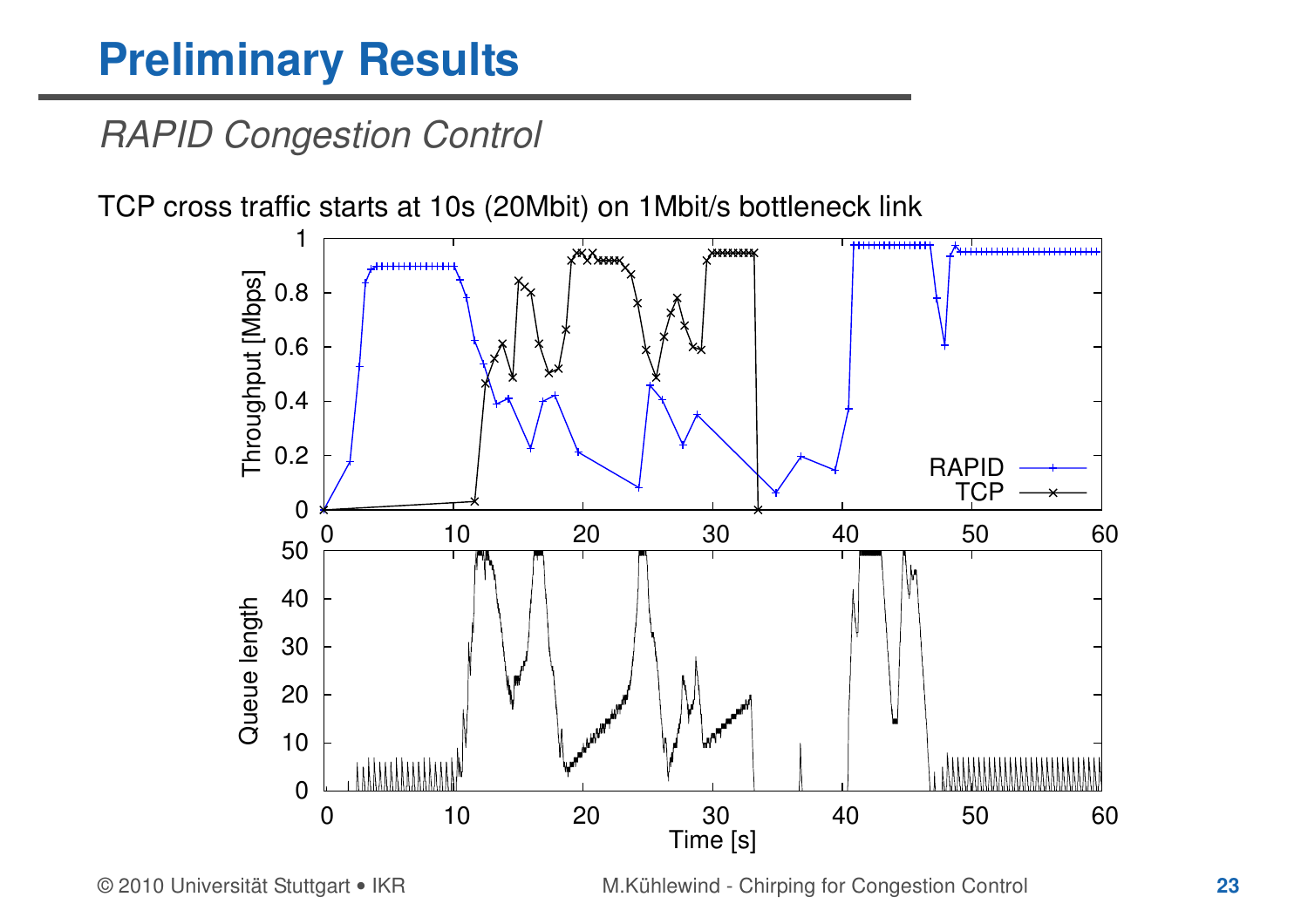### Implementation Details

 $\rightarrow$  Extended congestion control kernel module interface and TCP timer for send-out timing

![](_page_23_Figure_3.jpeg)